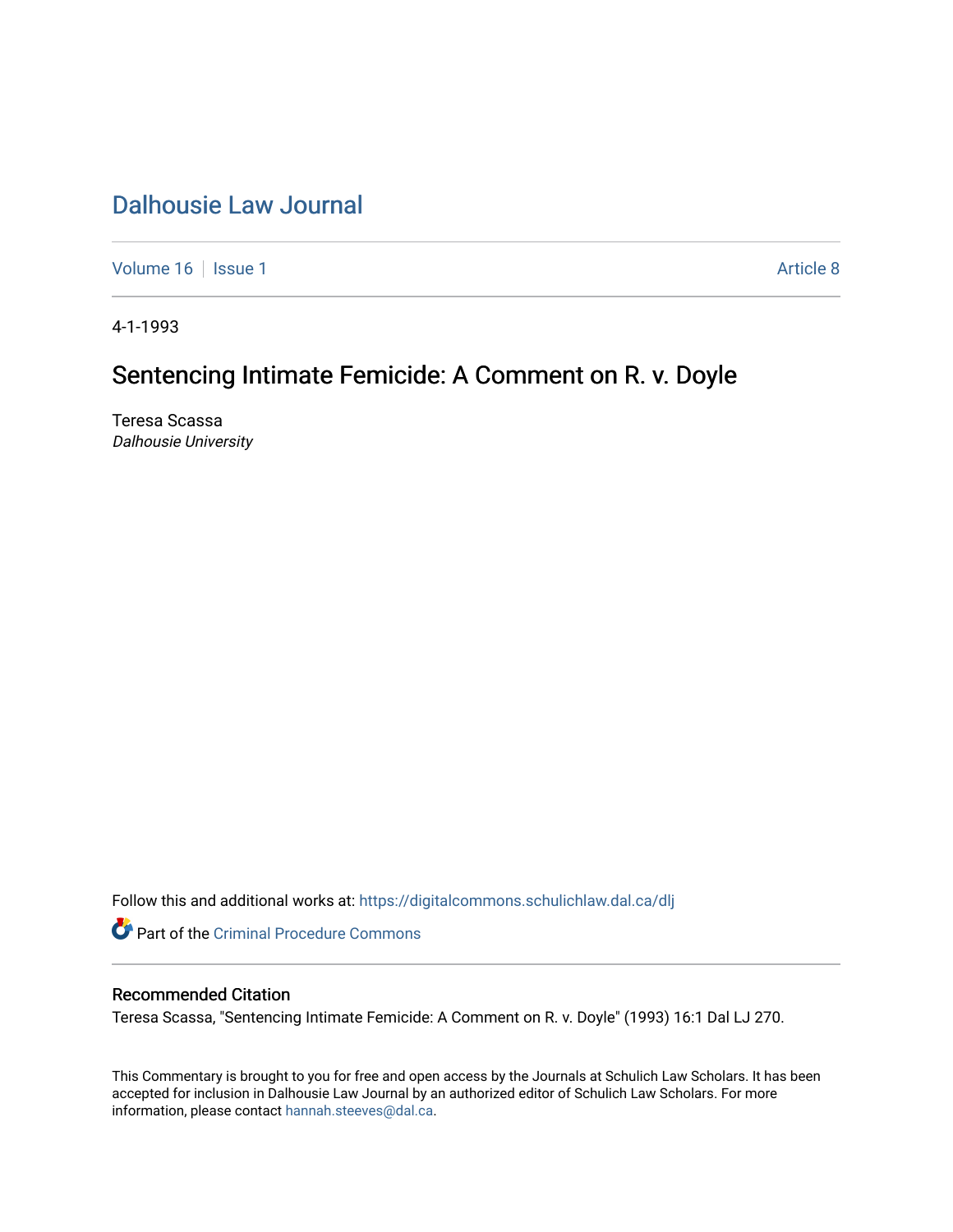# **Comments**

Teresa Scassa\* Sentencing Intimate Femicide: **A** Comment on R. v. Doyle

[I]t would be very helpful to find out what is the extent of wife murders in the country. It is something that has got to be deterred, but is it something that is so obvious that the penalty is inadequate, and that the penalties should be raised. I have no indication of that. I don't know whether that is the situation or whether it isn't.'

In 1989, 119 women were murdered in Canada by current or former husbands or partners. Of all women murdered in Canada, 62% are killed by their partners. Trudy Don, the Executive Director of the Ontario Association of Interval and Transition Houses Against Abused Women reported that in the last four or five years there has been a marked increase in the number of women killed after they have, in effect followed all the expected stages involved in leaving a violent relationship. "They have gone though the transition house, through counselling, through the legal system and through the custody battles for the children, and she still gets killed."<sup>2</sup>

In August of 1989, Donald Michael Doyle murdered his wife of fifteen years by firing three shots into her chest while she slept. He was charged with first degree murder, and pleaded guilty to second degree murder. He was sentenced to life imprisonment without eligibility for parole until after the statutory minimum of ten years.3 The Crown appealed the sentencing decision of the trial judge, and argued for a greater period of parole ineligibility. The Nova Scotia Court of Appeal allowed the appeal and raised the period of imprisonment without parole to seventeen years.<sup>4</sup>

The differences between the sentencing decisions of the trial judge and the Court of Appeal in this case reveal markedly different attitudes and approaches to intimate femicide. Intimate femicide is the killing of

<sup>\*</sup> Assistant Professor, Dalhousie Law School.

<sup>1.</sup> From the sentencing decision *of* Nunn **J.** inR v. *Doyle,* unreported decision, Supreme Court of Nova Scotia, Trial Division, CR 11363, Nov. 1, 1990.

<sup>2.</sup> From *The WarAgainst Women,* Report of the Standing Committee on Health and Welfare, Social Affairs, Seniors and the Status of Women, Barbara Greene, M.P., Chair, Sub-Committee on the Status of Women, June 1991, p. 7.

<sup>3.</sup> *R. v. Doyle,* Supreme Court of Nova Scotia, Trial Division. Unreported Decision, CR 11363, November 1, 1990 [hereafter Unreported Decision].

*<sup>4.</sup> R. v. Doyle* (1992), 108 N.S.R. (2d) 1; 294 A.P.R. 1, decided November 8, 1991 [hereafter N.S.R.].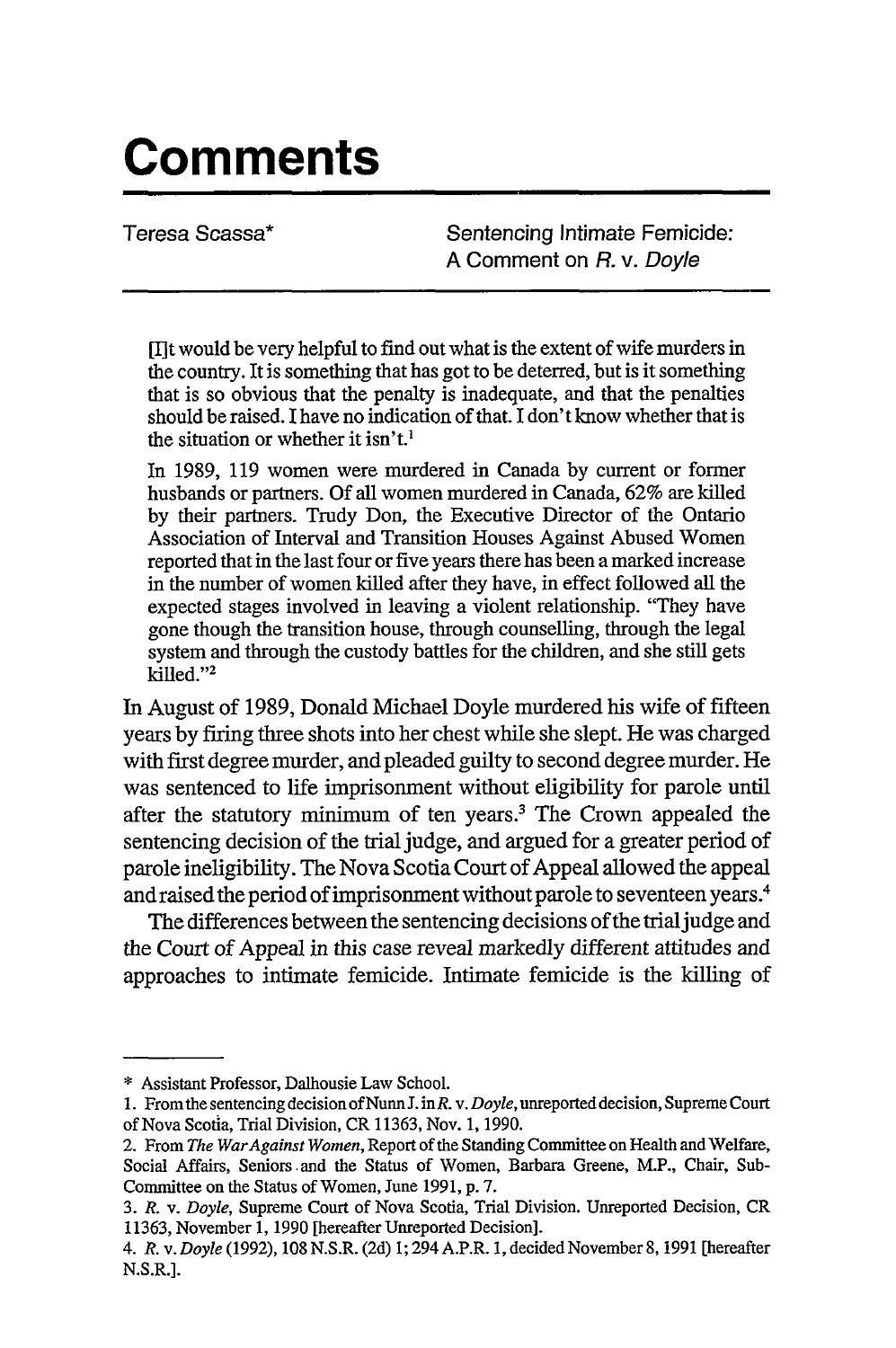women by their intimate male partners.<sup>5</sup> The very nature of the crime places specific demands on the exercise of judicial discretion in fixing a sentence. Failure to recognize these special demands can lead to an inappropriate assessment both of the serious nature of the crime to be deterred, and the danger represented to society by the offender.

#### *I. Facts*

Catherine Lee Doyle married Donald Michael Doyle when she was 17 and he was eighteen. They had three children together. In the period of time leading up to her murder, Catherine was unhappy in the marriage. Her husband was an alcoholic, and was extremely jealous. When jealous, he could be abusive. Although she had been a housewife for most of the marriage, Catherine found a job two years before her murder. Working outside the home gave her new self-confidence. She reportedly began to question the authority of her husband at home. She also insisted that he get treatment for his alcoholism. Most of the rest of Catherine's story is hearsay, and comes from the words of her murderer. According to interviews with the perpetrator, Catherine became interested in a man at her workplace, and eventually told her husband about this.<sup>6</sup> According to the murderer, Catherine said she was unsure of her feelings, and wanted to separate from her husband for a time in order to think things through. Following one late night discussion, Catherine allegedly became irritated with her husband's attitudes and got up to go to bed. He claimed that he asked her to kill him with scissors, and then suggested killing her with scissors. She gave little weight to what she must have interpreted as histrionics, and went to bed. Her husband sat up for three and a half hours longer, thinking about killing his wife. He eventually found and loaded his lever action rifle, went upstairs and executed Catherine as she slept. He then called the police and informed them of what he had done.

Family members and friends described Donald Michael Doyle as a jealous and possessive husband. They suspected that Doyle physically abused his wife. Doyle was purportedly undergoing treatment for alcoholism at the time of the murder. He was described as a man who hid his feelings and who would not share his inner thoughts. Several witnesses

*<sup>5.</sup>* A study ofintimate femicide in Ontario draws "a connection between intimate femicide and other violence against women by their male partners; all such violence is shaped and made possible by the social construction of both intimate sexual relationships and gender relations." (Maria Crawford and Rosemary Gartner, *Woman Killing: Intimate Femicide in Ontario 1974- 1990,* Report prepared for the Woman We Honour Action Committee, April 1992, p. 28.) 6. Chipman J.A. noted that the evidence in the case "fell far short" of establishing that Catherine had had an affair (N.S.R., p. 2).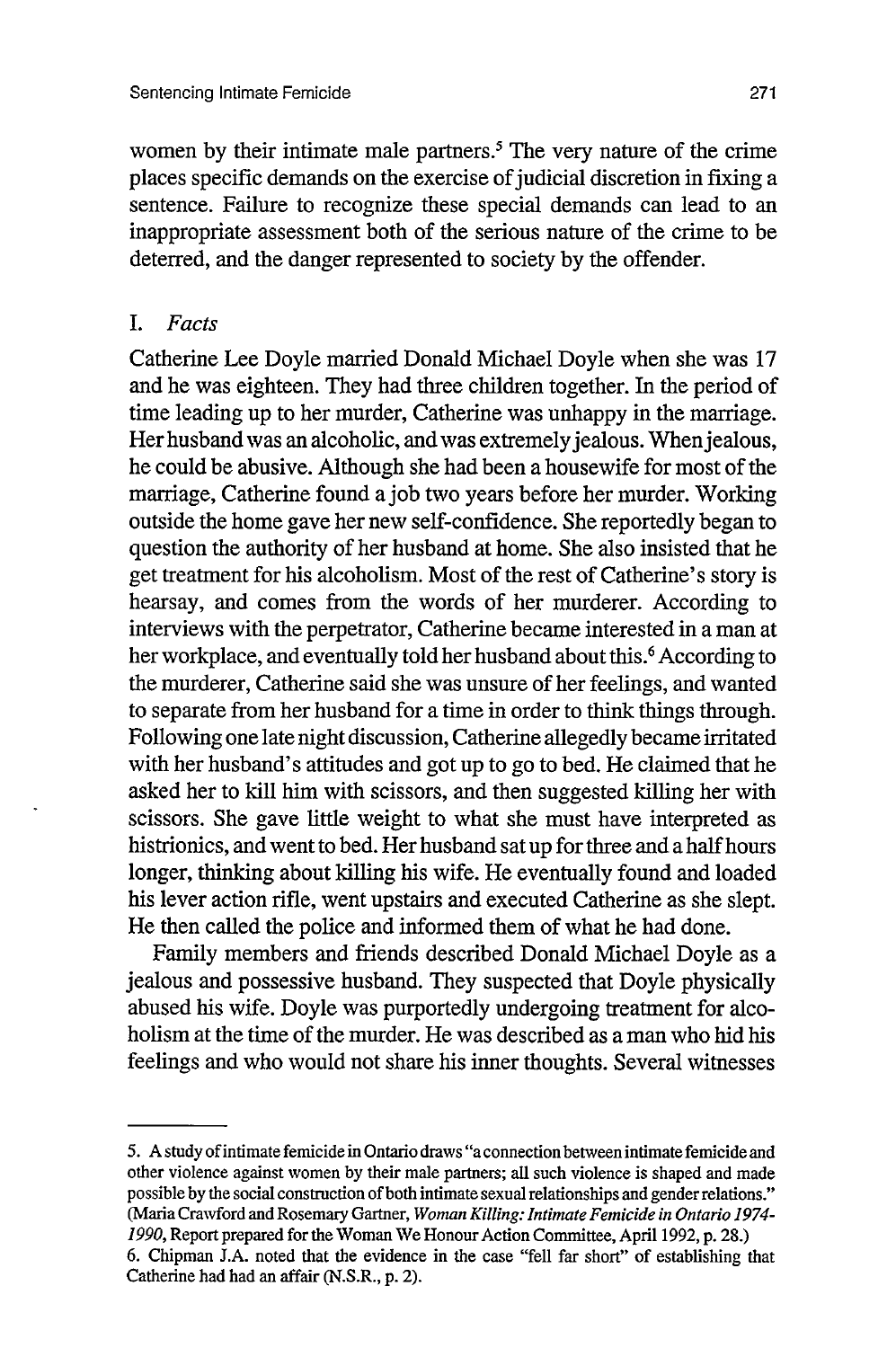observed that Doyle was bothered by the decision of his wife to work outside the home, and found her new independence difficult to accept. In his statement to the police two hours after the murder he complained that his wife never knew him, and said that he had also thought of killing his children, his next door neighbour and "a whole bunch of people".

#### *II. Issues*

Two issues arising from the sentencing decision were before the Court of Appeal of Nova Scotia. Both issues relate to the interpretation of sections 742(b) and 744 of the *Criminal Code.* Section 742(b) provides:

742. The sentence to be pronounced against a person who is to be sentenced to imprisonment for life shall be,

 $\ddotsc$ 

(b) in respect of a person who has been convicted of second degree murder, thathebe sentenced to imprisonment for life without eligibility for parole until he has served at least ten years of his sentence or such greater number of years, not being more than twenty-five years, as has been substituted therefor pursuant to section 744;

Section 744 sets forth the guidelines relating to sentencing under 742(b):

744. At the time of the sentencing under paragraph 742(b) of an offender who is convicted of second degree murder, the judge who presided at the trial of the offender or, if that judge is unable to do so, any judge of the same court may, having regard to the character of the offender, the nature of the offence and the circumstances surrounding its commission, and to the recommendation, if any, made pursuant to section 743, by order, substitute for ten years a number of years of imprisonment (being more than ten but not more than twenty-five), without eligibility for parole, as he deems fit in the circumstances.

The first issue was whether the ten year period without parole stipulated in 742(b) is a *prima facie* sentence, or whether it is a simple minimum. In other words, does the burden rest on the Crown to show that the period of parole ineligibility should be raised beyond the ten year minimum?

The second issue, and the one which will receive lengthier consideration here, was what criteria should be used to set an appropriate sentence in a case like this. In other words, how should the courts assess the murder of women by their intimate partners? The decisions of the trial court and the Court of Appeal lie towards different ends of a spectrum of judicial attitudes and provide a useful illustration of profoundly different views of an all too common crime.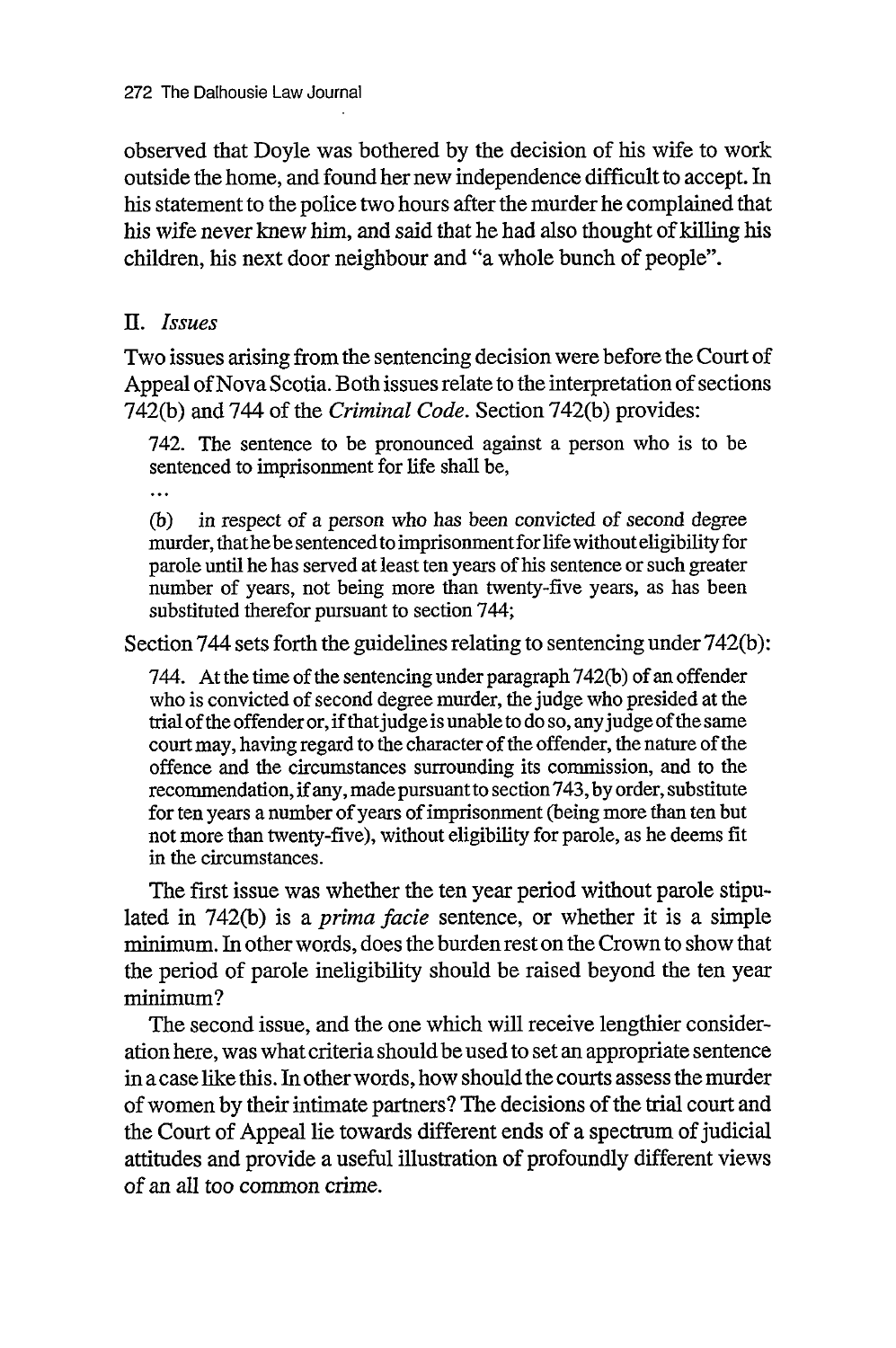#### *1. The Extent of Discretion in Sentencing under s. 744*

The trial judge sentenced Doyle to life imprisonment without possibility of parole until after the statutory minimum often years had elapsed. Nunn J. interpreted the discretion granted to him by ss. 742(b) and 744 as limited in nature. It was his view that, if the penalty for the crime of second degree murder had been set by Parliament to be life imprisonment without eligibility for parole until after ten years, it would follow that "there has to be something else which would warrant the extension of the ten years to some time between ten and twenty-five."7 He placed the burden on the Crown to establish a need to raise the period of parole ineligibility, and maintained that "while the Court has a discretion, its exercise really calls for further facts in addition to the simple fact of the killing."<sup>8</sup> In other words, Nunn J. maintained that discretion should not be exercised in every case, but rather its exercise would only be triggered by exceptional circumstances.

Nunn J. maintained that case law indicated that the discretion allowed by s. 744 should only be exercised in "unusual circumstances". 9 These, according to Nunn J.:

are circumstances of brutality; of torture; of circumstances where the very nature of the offence themselves and the conduct of the accused and the type of person that the accused is whether a long record or what have you, cries out for, and the imprisonment for a longer period of time.<sup>10</sup>

In his opinion no such circumstances existed in the present case. As a result, the ten year minimum was imposed as if by default.

In reaching his decision the trial judge obviously interpreted section 742 as fixing the sentence for the crime of second degree murder. Indeed, the wording of that section is imperative: "The sentence to be pronounced against a person who is sentenced to imprisonment for life *shall be ... ".* Nevertheless, it is clear from the wording of 742(b) that the sentence to be imposed is necessarily subject to discretion, requiring "at least ten years" of parole ineligibility, but no more than twenty-five. Section 744 sets the discretionary guidelines by which a judge is to determine the precise point on that scale at which parole ineligibility will be set. Section 742 does not impose a basic sentence which can then be modified, rather, it requires the discretionary fixing of an appropriate sentence within a certain range.

<sup>7.</sup> Unreported decision, p. 4.

<sup>8.</sup> Unreported decision, p. 9.

<sup>9.</sup> Unreported decision, p. 9.

<sup>10.</sup> Unreported decision, p. 5.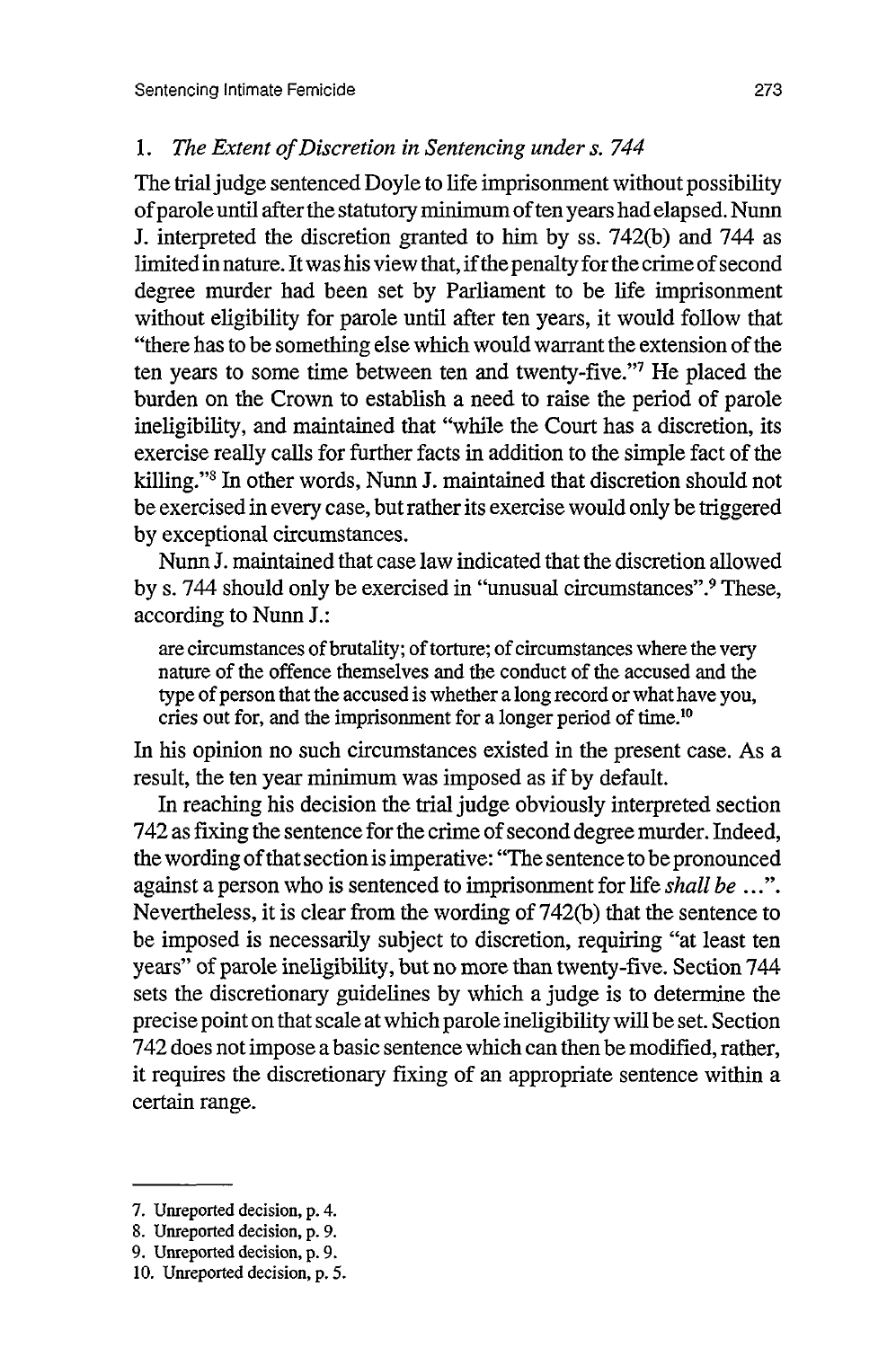The Court of Appeal affirmed the view that the ten year period of parole ineligibility was a mere minimum and did not constitute *a prima facie* sentence which could only be modified under exceptional circumstances. Chipman J.A. noted that:

Unusual circumstances are not the prerequisite for moving away from the ten year minimum, although as the cases illustrate they certainly play a role in the proper exercise of the judicial discretion. Nor are brutality and torture or the perpetrator's lengthy criminal record the only circumstances that call for a higher sentence under the guidelines.<sup>11</sup>

Further, the Court of Appeal rejected the view that the burden should be on the Crown to establish that the case was one in which discretion in sentencing should be exercised.

The Court of Appeal considered the particular nature of the discretion under s. 744, relying upon a previous decision of the Nova Scotia Court of Appeal. Chipman J.A. cited from the decision of Hart J.A. in *R.* v. *Mitchell*,<sup>12</sup> to the effect that the sentencing guidelines of s. 744 differed somewhat from the usual factors affecting judicial discretion in sentencing. In particular, rehabilitation of the accused is less of a concern. In *Mitchell, Hart J.A.* stressed that the primary factor was one of deterrence:

The judge must be the representative of the public in expressing the view that people who commit horrendous crimes not be permitted back into society for a prolonged period of time. It is hoped that this type of decision will deter others from committing similar acts and ultimately result in a greater protection of the public. Thus deterrence of the type of crime committed must be the main emphasis of the sentence.<sup>13</sup>

The emphasis on deterrence adds an extra element to the sentencing discretion, especially since it would allow the judge to consider the nature of the crime in a broader context. Thus the focus would not need to be exclusively on the gory minutiae of a particular murder, but could rather look at the social context of the crime. In the case of intimate femicide, both the disturbing number of such killings, and the brutal link between intimacy and murder, could trigger the deterrence element of the discretion.

#### *2. The Exercise of Discretion in Sentencing*

Nunn J. viewed the s. 744 criteria as the means by which his discretion to impose a higher sentence would be triggered. While erroneous, this misapprehension primarily had the effect of placing an onus of proof on

<sup>11.</sup> N.S.R., p. 5.

<sup>12. (1988), 81</sup> N.S.R.(2d) 57; 203 A.P.R. 57 (N.S.C.A.).

*<sup>13.</sup> Mitchell,* N.S.R., p. **81,** cited with approval by the Court of Appeal in *Doyle,* at p. 4.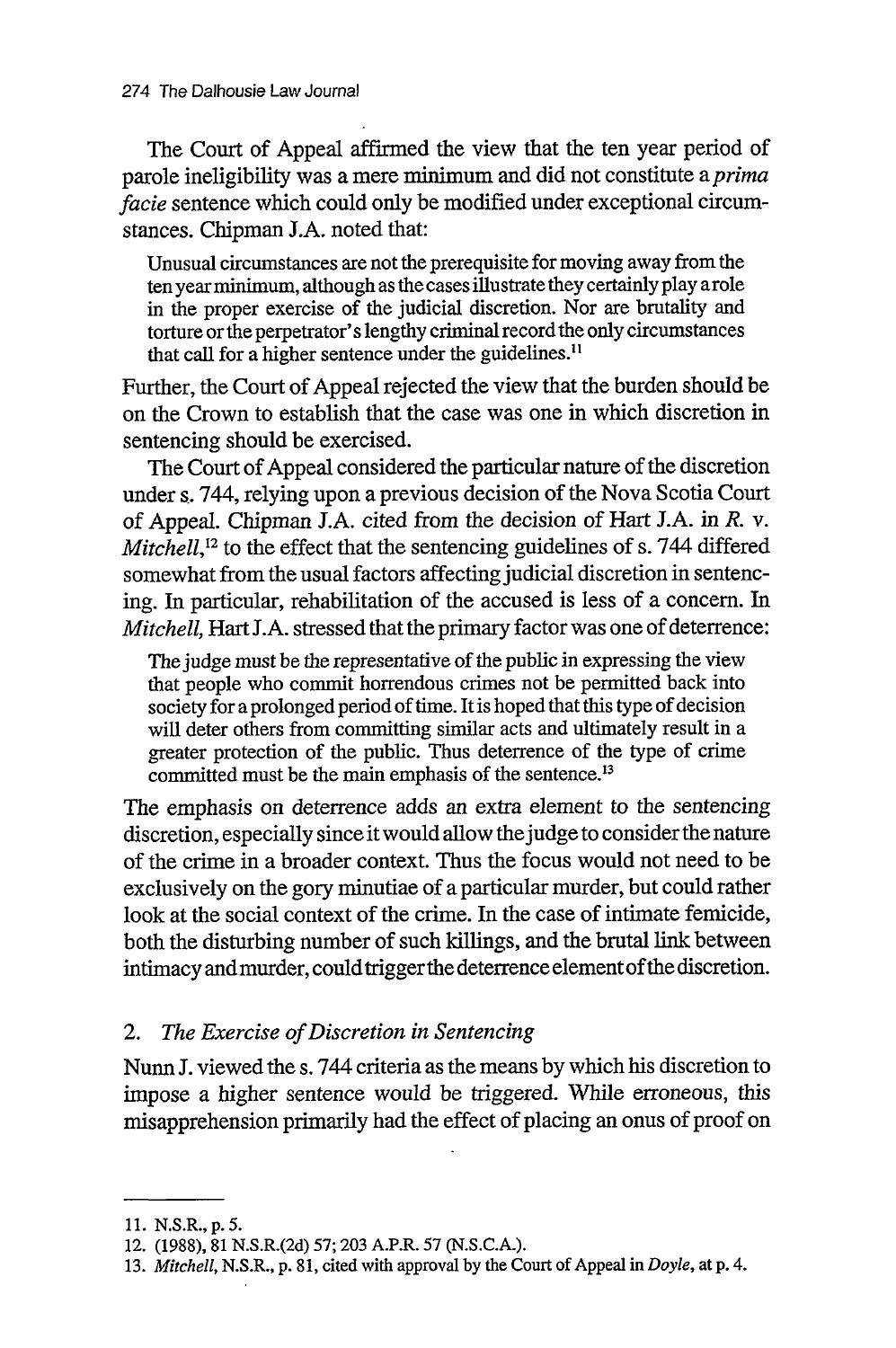the Crown. It did not affect the fact that Nunn J. would evaluate those criteria in light of the facts presented to him. Thus, the erroneous interpretation by Nunn J. was not the determining factor in his decision not to raise the period of parole ineligibility beyond ten years. The trial judge ruled that he had no discretion to impose a sentence above the minimum unless circumstances revealed a crime of exceptional brutality. He found no such circumstances. The Court of Appeal corrected the misapprehension of the trial judge as to the terms of his discretion, and revised the sentence. Examining the same facts as the trial judge they found a "repugnant and indefensible crime, committed in cold blood by an offender from whom society deserves protection."14 The striking difference in the two assessments is directly related to the relative perceptions of the particular nature of intimate femicide.

According to the terms of s. 744, three elements must be taken into account in the exercise of discretion to sentence. These elements are: "the character of the offender, the nature of the offence and the circumstances surrounding its commission." Following the reasoning of both the trial judge and the Court of Appeal, I will consider these elements under two headings.

#### *a. Character of Offender*

In his evaluation of the character of the offender Nunn J. sought some sort of exceptional brutality or perversity in order to trigger his discretion under s. 744. This high threshold approach, found to be inappropriate by the Court of Appeal, is partly responsible for the refusal of Nunn J. to exercise his sentencing discretion in this case. Nevertheless, Nunn J.'s evaluation of the character of Doyle suggests that even a lower threshold would not have been met. He describes Doyle in the following terms:

**...** he is thirty-five years of age; that he has grade twelve; that he was the youngest child, the youngest child of six; that his parents say that he was a quiet and easy going person as do the rest of his family; he was an avid reader; he was a very deep person; private; hid his feeling; and as ayounger person if he was upset he would be cranky and wouldn't talk. He married early in life; couldn't go to college ... whether he wanted to or not is another matter, but he did at least make an application.

This initial picture is sympathetic. Doyle sounds like an unexceptional child with unexceptional moods. Significantly, his marriage appears in this account as something which stunted his potential-he gave up the hope of college for his wife.

<sup>14.</sup> N.S.R., p. **11.**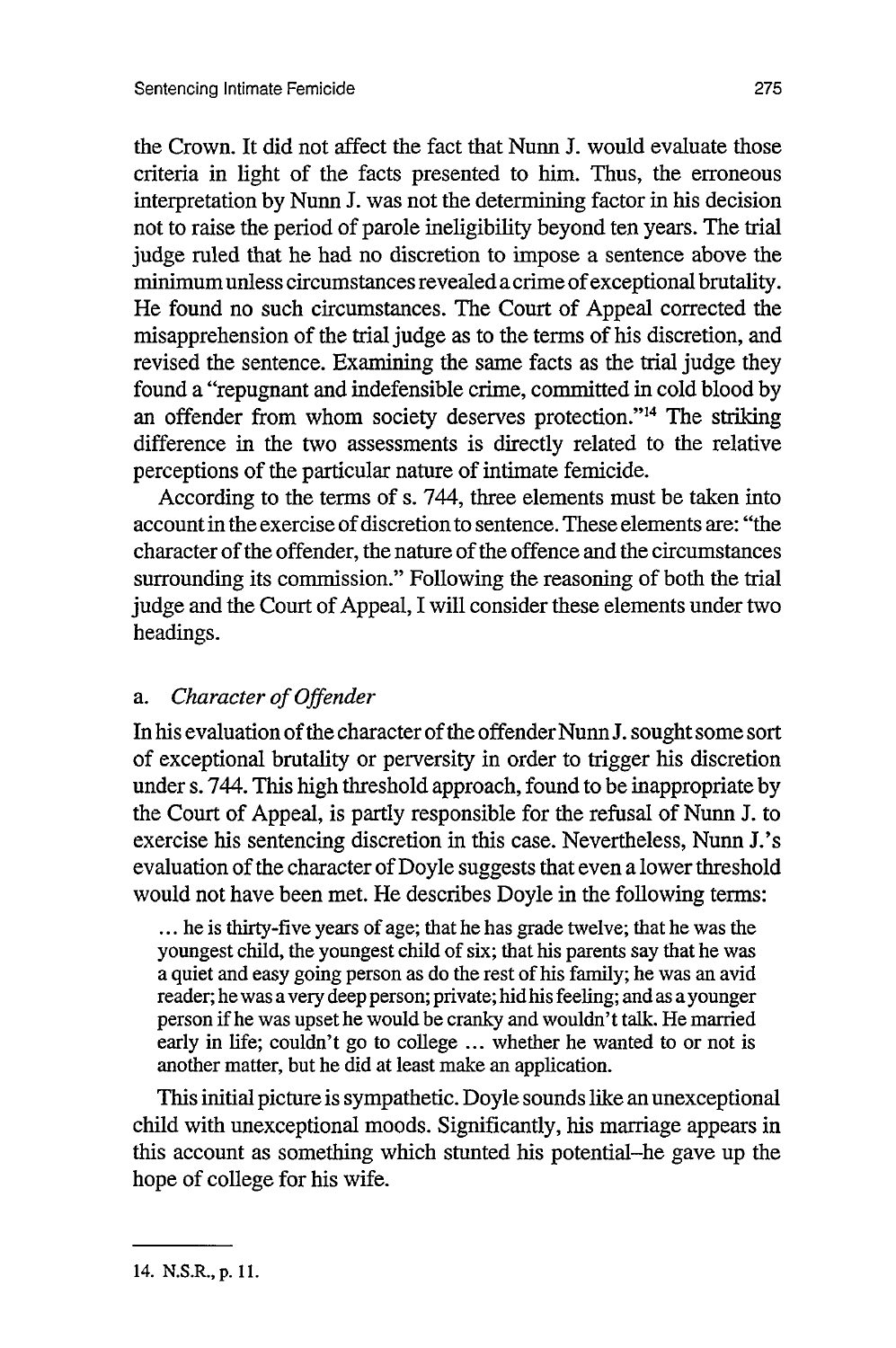After describing this unexceptional person, the trial judge goes on to explore the personality of the adult Doyle:

**...** he was ajealous person; a possible wife abuser; very depressed. On the other side of the coin he was a good worker; his educational history was good; he was a good student, didn't cause any problems; he didn't cause any problems at home with his parents; he began drinking; became an alcoholic; acknowledged himself to be an alcoholic certainly by the time of this incident and was making an effort to do something about it in that a month or so before he recognized his problem and sought medical attention and was receiving certain drugs for his alcohol abuse and also at that time indicated he was suffering from chronic anxiety syndrome and received apparently medication for that.

This odd description wanders between Doyle as the good son and good youth, and Doyle, the married man, inexplicably embittered, drinking, depressed and perhaps on occasion beating his wife. Again, the suggestion lurks beneath the text that an unsatisfactory and unhappy marriage precipitated the deterioration of the once mild-mannered, diligent boy. Nunn J. makes much of the fact that Doyle recognized and sought help for his problems, but does not indicate for how many years Doyle was an alcoholic, or whether he was driven to seek help by the urgings of friends and family, or by an ultimatum from an abused and frustrated wife.<sup>15</sup>

Nunn J. dismisses as unsubstantiated testimony by Doyle's mother to the effect that she believed her son abused his wife. 16 By contrast, Nunn **I.** makes much of Doyle's own statement that "he loved his wife and that they had areasonable marriage relationship." The relevance or credibility of such a statement in a case where a man has killed his wife is difficult to understand. The evaluation by Nunn J. of the character of Doyle is clearly sympathetic. This sympathy is perhaps influenced by the context of the murder within the family. For Nunn J., Doyle is not the unpredictable random murderer who stalks the popular imagination. He is an ordinary guy whose desire to kill is safely contained within the insulated

<sup>15.</sup> The psychiatrist's evaluation stated that, according to Doyle's brother, "Cathy disliked the fact that Donald drank and would become upset when he would return home drunk. Donald gave up drinking approximately two months before the alleged incident at Cathy's insistence." N.S.R., **p.** 7.

<sup>16.</sup> Nunn J. explained the dismissal of the evidence in this way:

<sup>&</sup>quot;There is no positive evidence in which the Court can latch onto and say: 'yes, the evidence is clear. This was an abuser.' I suppose one can draw an inference that in the circumstance of alcoholism that a husband coming home under the influence of alcohol, or drinking at home or wherever that there are bound to be disputes and there are bound to be arguments and there is always a likelihood that there may be some abuse, but it has to be proven and a court cannot act on inferences or surmises and there is not sufficient proof of that." (Unreported decision, p. 7).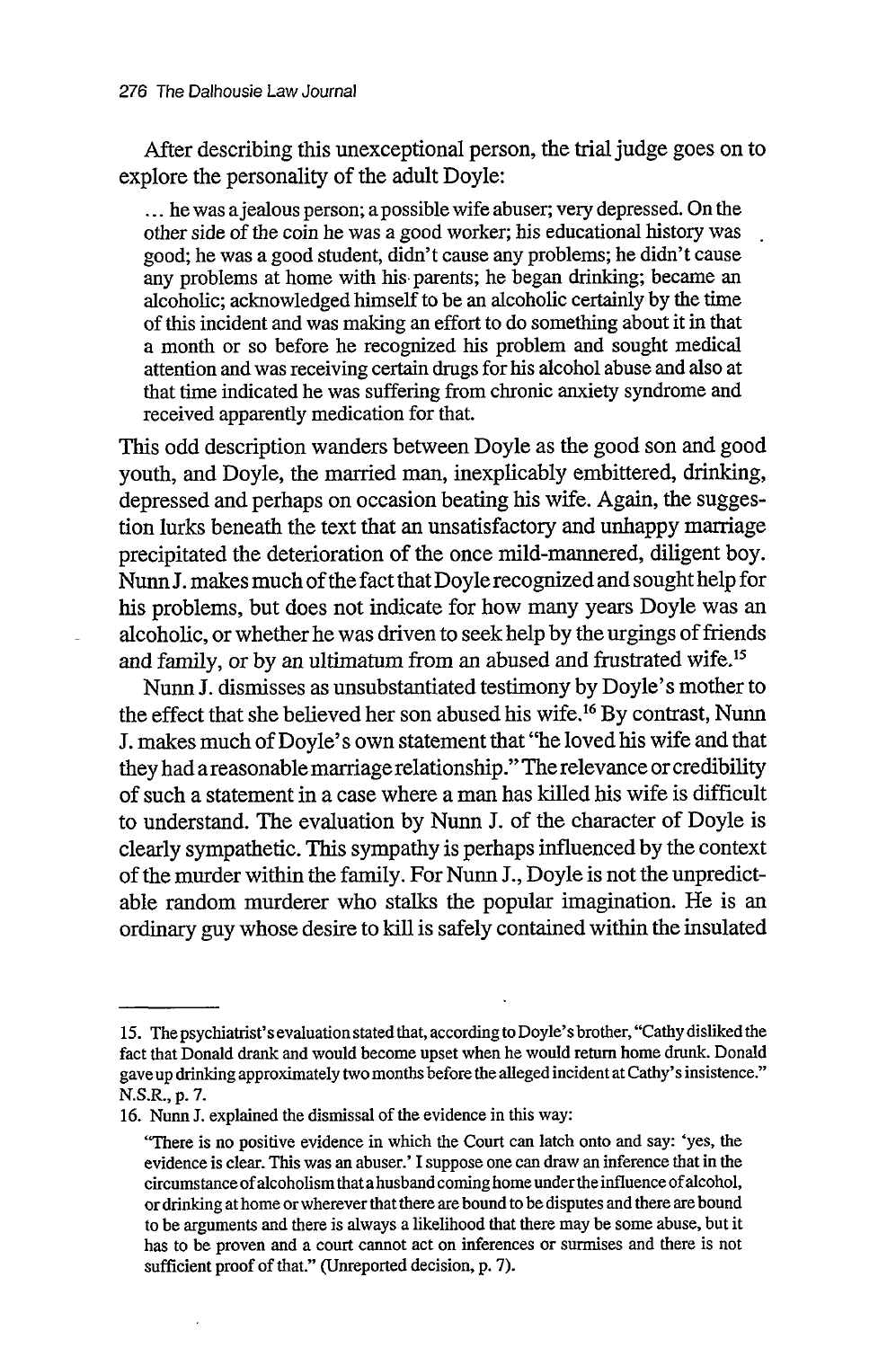walls of the family home. He is a husband and father, and the killing of his wife is an ironic reinforcement of that mythical identity.

Nunn J. reinforces his positive assessment of Doyle with an illustration of the kind of offender who would trigger the exercise of judicial discretion. He uses the example of a man who brutalized a child for a long period of time before killing him. The character of offender and the nature of the offence begin to look the same: discretion is triggered by a drawn-out, tortured killing, or by an offender who has committed a drawn-out, tortured killing. Discretion, in the view of Nunn J., is triggered by sick murders committed by sick individuals.

Examining the same facts as the trial judge, the Court of Appeal arrived at a different evaluation of the offender. While the Court of Appeal also noted Doyle's "generally good" upbringing, and his stated affection for his wife, they paid closer attention to his problems of violence and alcoholism. In the words of Chipman J.A.:

The respondent's mother referred to him as having had a bad temper, although he did not show it often. He is described by his mother as being a very jealous individual about his wife. She suspected he had been physically abusive of her but this was not proved.<sup>17</sup>

ChipmanJ.A. also noted that Doyle's alcohol use began at age fifteen, and escalated over the years, to the concern of family members. They cited the pre-sentence report which stated that "this man had a reputation for being abusive of his wife".<sup>18</sup>

Chipman J.A. also made note of the fact that Doyle was considered by his co-workers to be a "good worker". He went further than Nunn J., however, and observed that Doyle's co-workers also knew of his problems with alcohol, and had noted that he had "feelings of jealousy towards his wife." Chipman J.A. observed that this jealousy was referred to by a number of people, including Doyle's mother, his co-workers, his brother, a close friend of Doyle's and the victim's sister.

The most significant aspect of the evaluation of the character of the offender by the Court of Appeal is the emphasis placed by Chipman J.A. on "the relative lack of remorse shown by him having regard to the magnitude of his crime."<sup>19</sup> According to the report of the psychiatrist, Doyle "seemed to have recovered fairly quickly from the emotional shock and is now looking forward to getting on with his life."2° Chipman J.A. summed up the evaluation of Doyle's character in this manner:

<sup>17.</sup> N.S.R., p. 5.

<sup>18.</sup> N.S.R., p. 6.

<sup>19.</sup> N.S.R., p. 6.

<sup>20.</sup> N.S.R., p. 8.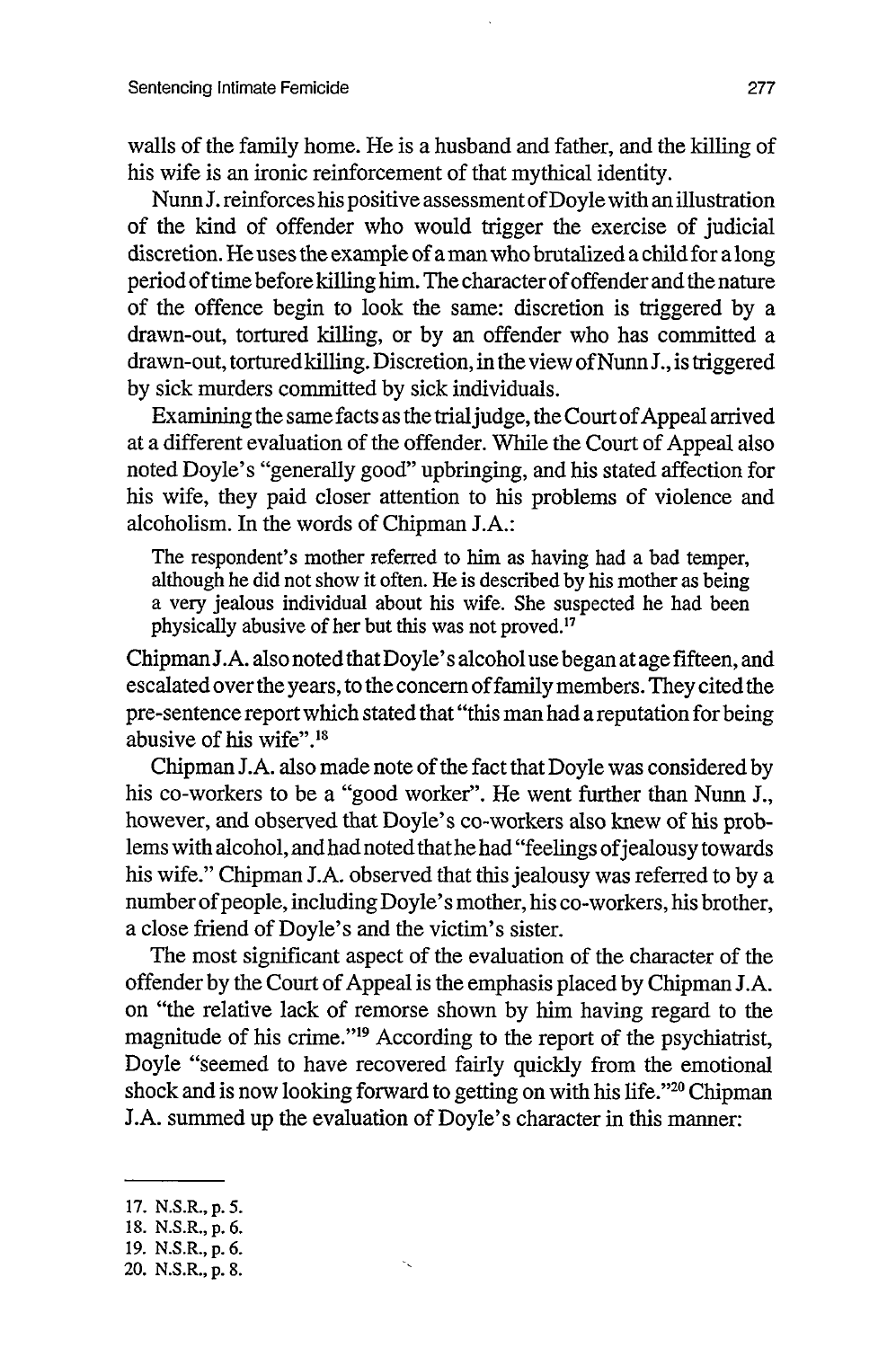With respect to the character of the offender, there are many aspects of it which are disturbing. His relative lack of remorse, the absence of provocation or any plausible motive, the deliberateness of his action and the thoughts of killing other people, are all elements which characterize him as a danger to society. In fixing the period of ineligibility for parole, the protection of society and the dangerous nature of this offender are aspects which warrant moving away from the minimum period of ineligibility for parole.<sup>21</sup>

The Court of Appeal thus linked the consideration of the character of the accused to an evaluation of his ongoing danger to society given a series of factors. The elements ultimately considered by the Court of Appeal in evaluating the character of the accused are of far greater weight and import than the kinds of detail considered by Nunn J. As a man who has killed, Doyle's actions must be evaluated in the context of that killing. To paraphrase the Court of Appeal, it matters little that he can hold down a job, or that he did well in school. What is more relevant is the ease with which he killed, the appalling triviality of the things which motivated him to kill, the way in which he used the ultimate force to resolve a personal crisis, and a lack of remorse indicating the ease with which he was able to rationalize and justify his actions.

### *b. Nature of Offence and Circumstances Surrounding its Commission*

In evaluating the nature of the offence and the circumstances surrounding its commission, the trial judge again searched for macabre detail to justify an exercise of discretion. He looked for horror and brutality in the manner of killing, and did not find it in the gunshot slaying of a sleeping woman. Where he did not look for horror was into the mind of someone who could violate the ultimate trust and slay his partner as she slept.

The evaluation of the nature and circumstances of the offence by Nunn J. focused on the manner of commission of the offence: "Not all murders are the same; not all murders are committed under the same circumstances and not all murders are committed in the same manner. How do you get out of the usual?" For Nunn J, the answer to this question lies in the manner of slaying:

It would be easy to say if there was a slow torturous killing of a person, but the torture continued over some period of time so that it was a slow, brutal and terrible death then that would indicate that some discretion should be exercised. A shooting on its own is not that kind of death. It is abhorrent; it is one that society cannot condone but it is a shooting and it does not have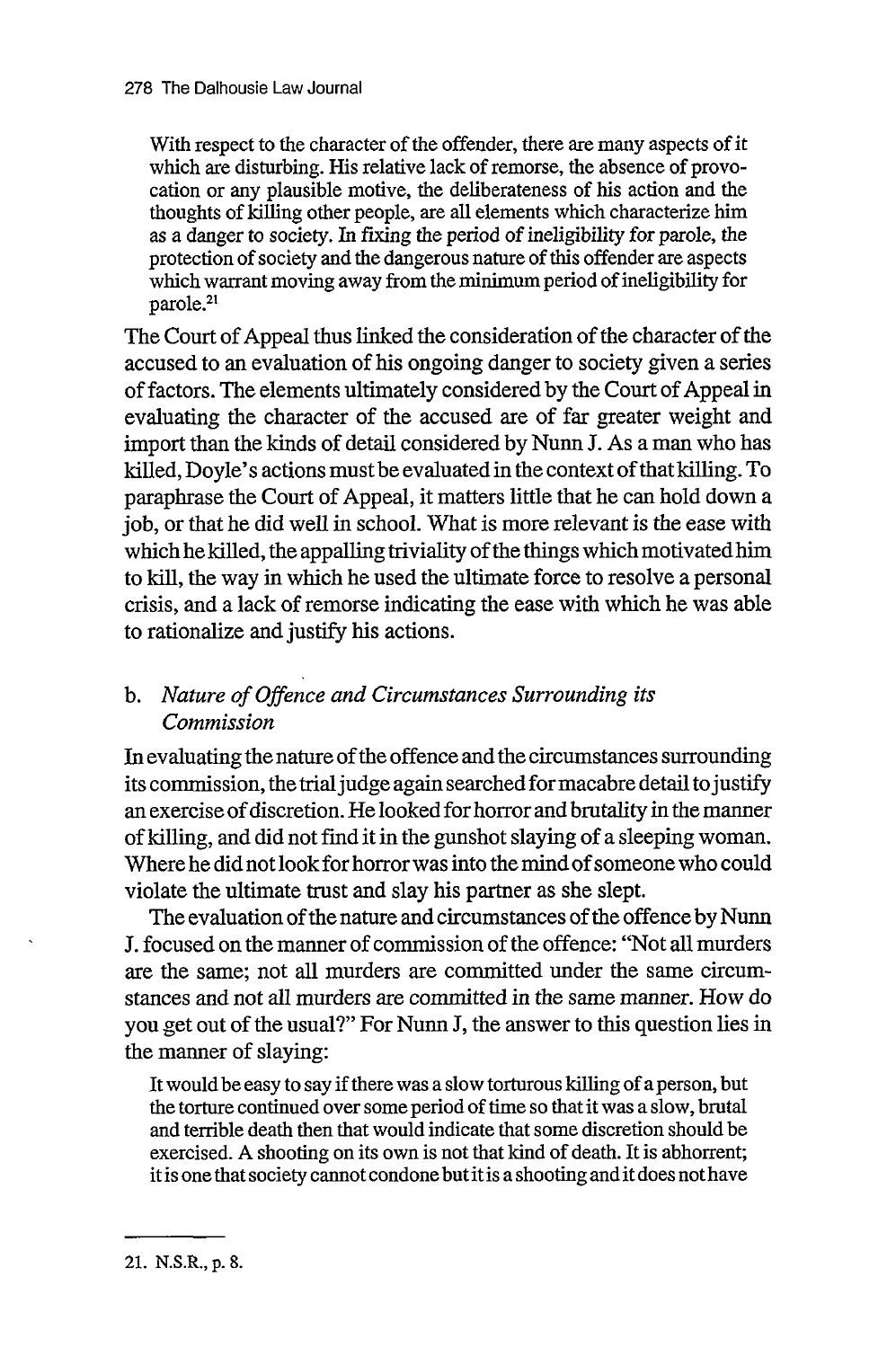any elements of terror or it does not have any element of brutality other than the shooting itself, so as to create in the nature of the offence something which would be shocking, shocking to the degree that any one would say, this is not enough.<sup>22</sup>

The extent to which Nunn J. relies on the actual method of murder is intriguing. While the way in which death occurs is undoubtedly a factor important to the exercise of discretion, reducing the nature and circumstances of the killing to a consideration of method would deprive those terms of discretion of their obvious breadth.

The Court of Appeal takes a broader perspective than does Nunn J. in evaluating the nature and circumstances of the crime. Rather than focusing on the actual means of execution and the speediness of death, the Court of Appeal considered a wider range of factors. Chipman J.A. begins by noting the degree of premeditation involved: "This was not a spur of the moment murder. The respondent told the police that nothing happened that night that caused him to do it."23 Chipman J.A. notes that the murder by Doyle of his wife "was a deliberate calculated crime, coldly executed. He appointed himself to be his wife's prosecutor, judge, jury and executioner."<sup>24</sup> The deliberateness of the murder, and the dispassionate way in which it was carried out easily lend to the crime the horror which the trial judge could not find in three simple gunshots.

Where a man kills a woman with whom he shares an intimate relationship, it would seem evident that this relationship with the victim is a crucial element of the murder. The intimacy of victim and perpetrator is a context in which the victim trusts or has trusted the perpetrator to the extent that she is vulnerable to attack. Yet Nunn J. does not place the murder of Catherine Doyle in such a context. In fact, he discounts the relevance of relationship as a factor in the exercise of discretion:

Can we say that any time a wife is shot and killed that the penalty should be extended so the eligibility for parole is longer? The answer has to be no, not because wives don't have a special position in society and not because wives are not protected, but because if that were the law, then Parliament would have said so and not created the section that they did.<sup>25</sup>

Nunn J. is correct in observing that Parliament has not created a specific crime of wife-killing, or a specific sentence for the killing of a spouse. Nevertheless, this does not mean that the relationship of the victim to the killer is not a relevant factor to be taken into account in setting the

<sup>22.</sup> Unreported decision, p. 5.

<sup>23.</sup> N.S.R., p. 9.

<sup>24.</sup> N.S.R., p. 9.

<sup>25.</sup> Unreported decision, p. 5.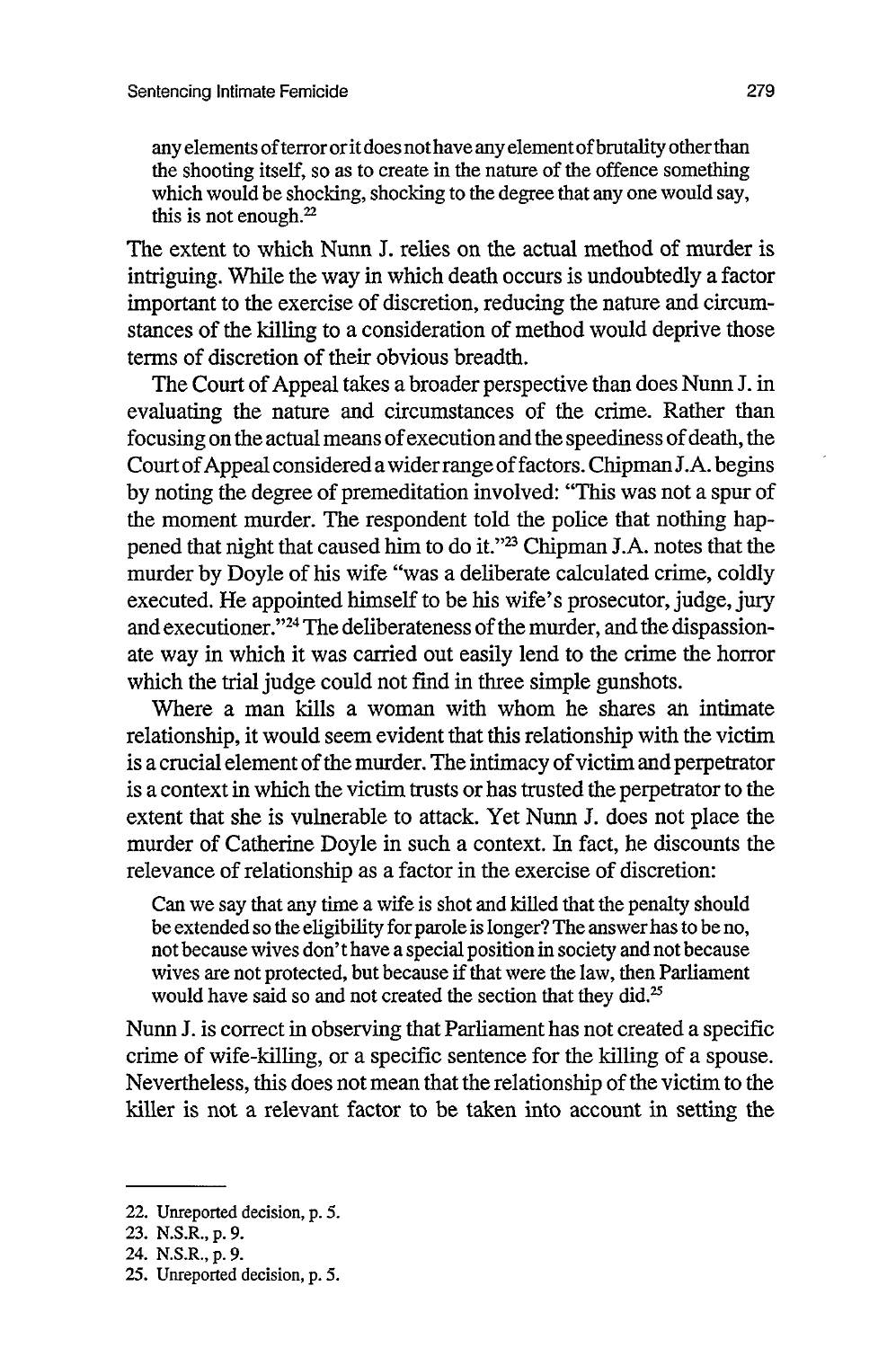appropriate sentence. The element of relationship could be considered in a number of different crimes, such as the killing of parents, siblings, children or other relatives without need for the creation of specific crimes and specific sentences to deal with these circumstances. The discretion provided in s. 744 is flexible enough, so long as it is not arbitrarily limited by assumptions that if Parliament had wanted relationship to be a factor it would have legislated it as such.

Judicial ambivalence towards intimate relationships as an aggravating factor in the sentencing of violent crimes has been noted in the context of sentencing decisions in sexual assault cases. $26$  One study found that judges often either do not acknowledge the relevance of intimacy as a factor in sentencing<sup>27</sup>, or they do not give it appropriate weight.<sup>28</sup> In the sentencing decision in *Doyle,* far from not acknowledging the intimacy of the relationship between victim and perpetrator as an aggravating factor, Nunn J. appears to treat it as a mitigating factor. For example, the fact that Doyle "loved his wife" is considered as a positive element in the assessment of the character of the accused.

The Court of Appeal differs significantly with the trial judge as to the relevance of the relationship of the accused to the victim:

Although Parliament has not singled out wives for special protection, sentencing jurisprudence recognizes that courts attach significance to the relationship between the perpetrator of an offence and the victim, with special emphasis on crimes involving victims in positions of vulnerability and to whom the perpetrator is in a position of trust. With respect, it is wrong to say that one cannot consider as an aggravating factor the spousal nature of this murder simply because Parliament did not specifically say it should be done. The husband/wife relationship in this case is of great importance and is a factor to be taken into account in moving towards the upper end of the range of parole ineligibility.<sup>29</sup>

In spite of the difficulties in their relationship, Catherine Doyle trusted her husband to such an extent that she was slain in her sleep in the bed that she had shared with her him for fifteen years. In the words of Chipman J.A. "the murder of a wife while she is sleeping in the family home is an aggravating factor of the highest degree and one which was given no

 $\ddot{\phantom{0}}$ 

<sup>26.</sup> Ontario Women's Directorate, *Breach of Trust in Sexual Assault: Statement of the Problem-Part One: Review of Canadian Sentencing Decisions,* (Toronto: Ontario Women's Directorate, 1992).

<sup>27. &</sup>quot;In over 40% of trust relationship cases, the presence of the relationship and the breach of trust through sexual assault are mentioned neither in the judge's general comments nor in the discussion of aggravating factors." *(Ibid.,* Part One, pp. 3 and 11 to 15).

<sup>28.</sup> *Ibid.,* Part One, p. 4.

<sup>29.</sup> N.S.R., p. 10.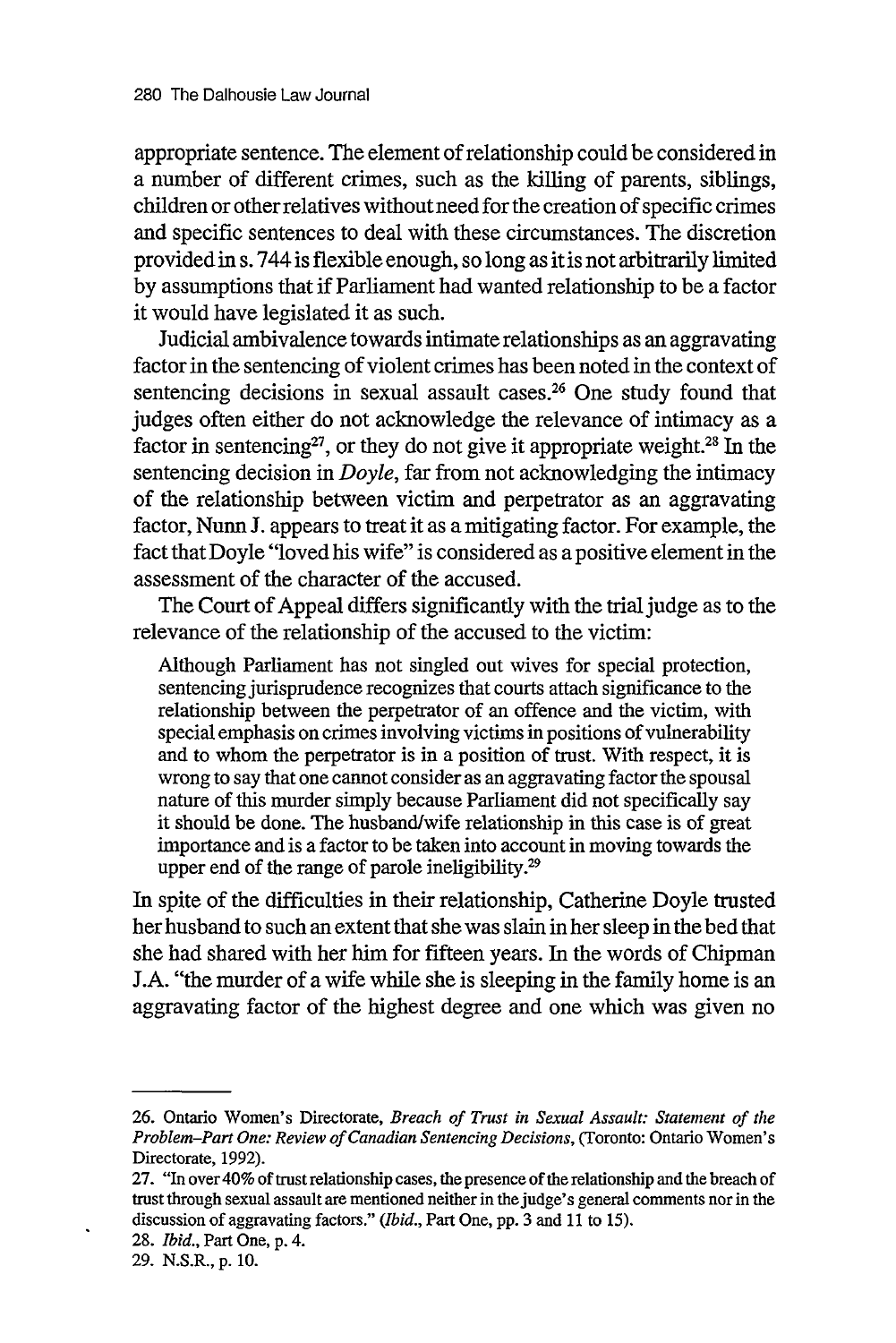weight by the trial judge."<sup>30</sup> The position of the Court of Appeal gives significance to intimacy as a factor triggering discretion in sentencing in intimate femicide.

#### IEL *Conclusion*

The decision of the Court of Appeal in *R.* v. *Doyle* is an important statement of the principles which should be involved in decisions regarding the sentencing of men charged with second degree murder for the killing of their wives or girlfriends. First, the Court requires a weighing of the discretionary factors in every case. The factors to be considered are the character of the offender and the nature and circumstances of the offence. The evaluation of the character of the accused must be more than an account of his childhood and his relationship with friends and co-workers. Crucial to the evaluation of the character of the accused are his ability to feel remorse, the factors motivating his decision to commit murder, the way in which he thought out and committed the murder. While these factors are important in any case, their importance cannot be overemphasized in cases of intimate femicide. All too often such crimes are seen as regrettable one-victim incidents in which the offender is characterized as a victim of his own confused emotions.

Perhaps the most important aspect of the Court of Appeal decision is the content given by the Court to an evaluation of the nature and circumstances of an offence. The Court of Appeal makes the point that an intimate relationship is highly relevant in exercising sentencing discretion. Further, the Court bases this position on the degree of trust which exists in intimate relationships. The violation of such trust is stated by the Court to be an aggravating factor in murder, as well as in other crimes where the trust engendered by an intimate relationship provided the offender with the opportunity to commit the crime.<sup>31</sup>

In addition to the important sentencing guidelines established by the Court of Appeal regarding violence in intimate relationships, the Court took judicial notice of the serious problem of family violence and spousal abuse, and indicated that courts should play an active role in addressing these issues: "Family and spousal violence are all to prevalent, and if courts have not sufficiently shown their stem disapproval of such conduct

<sup>30.</sup> N.S.R., p. 10.

<sup>31.</sup> Chipman J.A. notes two other decisions of the Nova Scotia Court of Appeal in which the violation of trust inherent to an intimate relationship was a factor in the sentencing decision: *R. v. Publicover* **(1986),74N.S.R.(2d)** 23; 180 A.P.R. 23 (C.A.) (wife beating); andR. v. *Works* (1991), 100 N.S.R.(2d) 334; 272 A.P.R. 334 (C.A.) (sexual assault).